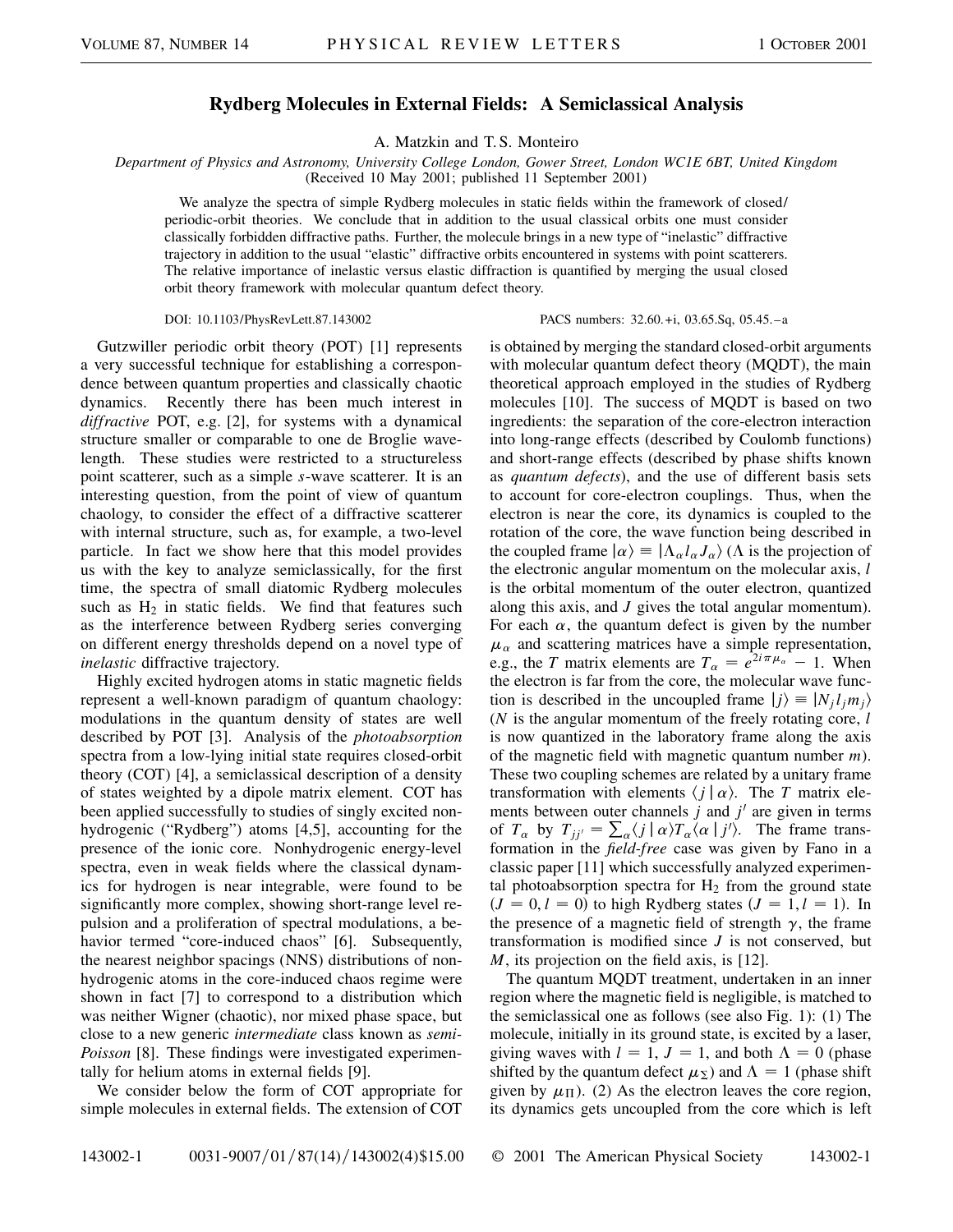

FIG. 1. Simplified view of the dynamics of photoabsorption of  $H_2$  in a magnetic field. The numbered steps are detailed in the text, but in brief: (1) A ground-state diatomic molecule absorbs a photon. (2) Outgoing waves with  $l = 1$  leave the core region; the dynamics of the corresponding excited electron uncouple from the core leaving it in a superposition of rotationally excited  $(N = 2)$  or not excited  $(N = 0)$  states. (3) In the extended region outside the core, the outgoing electron dynamics is described using classical trajectories. (4) Some trajectories return to the core carrying returning waves. (5) The returning waves interfere with the outgoing waves producing modulations in the spectra. Returning waves are either (6) back-scattered by the Coulomb field ("geometric" scattering in the terminology of diffractive POT) producing higher repetitions (7), or are core scattered ("diffractive" scattering) without exchange of energy with the core (elastically) or with exchange (inelastically). The latter produce spectral modulations due to combinations of trajectories with different scaled energies (e.g.,  $\epsilon_{N=0}$  and  $\epsilon_{N=2}$ ) and different classical regimes. They are not seen in atomic spectra and are a new feature, seen only in the molecular spectra.

in one of 4 allowed configurations:  $N = 0$   $m = 0$  and  $N = 2m = 0, \pm 1$ . These excited waves are propagated by the full field-free quantum molecular Green's function, obtained [13] from the Lippmann-Schwinger form of the MQDT wave function.

(3) The electron then enters the region in which the magnetic field is not negligible, where the total wave function takes the form  $|\psi\rangle = \sum_{j} \sum_{N_j} |N_j M - m_j\rangle e^{im_j \phi} \psi_{\text{out}}^{m_j N_j}$ . Here,  $\psi_{\text{out}}^{m_j N_j}$  is similar to the outgoing wave of the electron in COT [4]. For *each* core configuration, the electron's wave function is propagated in the magnetic field region semiclassically along classical trajectories *k*. Two dynamical regimes coexist, since the energy partition gives

$$
E_{N=0}^{\text{el}} = E_{N=2,m}^{\text{el}} + 6B_r + m\gamma/2, \qquad (1)
$$

where  $E^{\text{el}}$  is the outer electron's energy and  $B_r$  the core rotational constant (the dependence on *m* through the Zeeman term for the  $N = 2$  levels is very small). (4) Eventually some trajectories return to the core. The molecular wave function is then written as a standard MQDT expansion, and the expansion coefficients may be obtained by matching the incoming part of the wave function to the semiclassical returning wave. (5) The electron is then projected onto the coupled frame, and the returning

waves interfere with the initially excited waves to produce modulations in the absorption spectra.

These modulations contain contributions from the primitive closed orbits *k* that left and returned to the core in one of its 4 possible configurations *j* and are obtained by summing terms of the form

$$
\left[\sum_{\alpha,\alpha'} C_{\alpha} C_{\alpha'} \langle \alpha | j \rangle \langle j | \alpha' \rangle e^{i \pi (\mu_{\alpha} + \mu_{\alpha'})} \right] A_{k}^{j} e^{i S_{k}^{j}}, \quad (2)
$$

where  $A_k^j$  and  $S_k^j$  are the classical amplitude and action for trajectory *k* and energy  $E_i$  ( $S_k$  includes the associ-ated semiclassical phase, containing the Maslov index); ated semiclassical phase, containing the Maslov index);<br>  $C_{\alpha} = 1$  if  $\Lambda = 0$  and  $\sqrt{2}$  if  $\Lambda = 1$  is a coefficient stemming from the use of the united atom approximation for the dipole transitions. (6) The Coulomb field backscatters the returning waves which retrace the orbit in reverse, giving rise to repetitions without changing the state of the core. (7) Core scattering produces newly outgoing waves, which are propagated in the outer region along orbits *q*. These waves now leave the core in state  $N_i m_i$  but contain contributions from orbits that had previously returned with the core being in state  $N_{j}$ *m<sub>j</sub>*<sup> $\ell$ </sup>, with the mixing strengths depending both on the classical dynamics (via the expansion coefficients) and the quantum scattering process (via the *T* matrix elements). These orbits return to the core for the second time where they are matched once again to a MQDT expansion. The contribution of these orbits to the oscillatory part of the photoabsorption spectrum is of the form

$$
\left[\sum_{\alpha,\alpha'} C_{\alpha} C_{\alpha'} \langle \alpha | j \rangle \langle j | \alpha' \rangle e^{i \pi (\mu_{\alpha} + \mu_{\alpha'})} T_{jj'} \right] \times \mathcal{A}_{j}^{q} \mathcal{A}_{j'}^{k} e^{i(S_{q}^{j} + S_{k}^{j'})}, \qquad (3)
$$

which clearly singles out the combination of an orbit *k* at an energy  $E_{i}$ <sup>*i*</sup> with an orbit *q* having an energy  $E_i$ . Further iterations may be performed, but since each process of matching the incoming wave to the MQDT expansion brings in a factor  $\hbar^{1/2}$ , fast convergence is expected for small  $\hbar$ .

COT for atoms has relied on exact or quasiexact scaling properties since the classical dynamics of the excited electron depends only on a scaled energy  $\epsilon = E\gamma^{-2/3}$ . The field represents an effective value of Planck's constant  $\hbar = \gamma^{1/3}$ . Hydrogen in a magnetic field is nearintegrable for  $\epsilon<-0.5$ ; as the field is increased it makes a gradual transition to full chaos at  $\epsilon \approx -0.1$ . Although here the dynamics associated with the core in states  $N = 0$ and 2 cannot be scaled simultaneously, scaling techniques may still be applied theoretically to unravel the classical dynamics (e.g., [14]). Equation (1) is effectively scaled by giving a  $\gamma^{2/3}$  dependence to the rotational constant, thereby allowing calculations at fixed scaled energies  $\epsilon_{N=0}$ *and*  $\epsilon_{N=2}$ . Full quantal calculations of the photoabsorption spectra were obtained by scaling the method described in [12,15]. Note that *l* mixing brings in (very weakly) the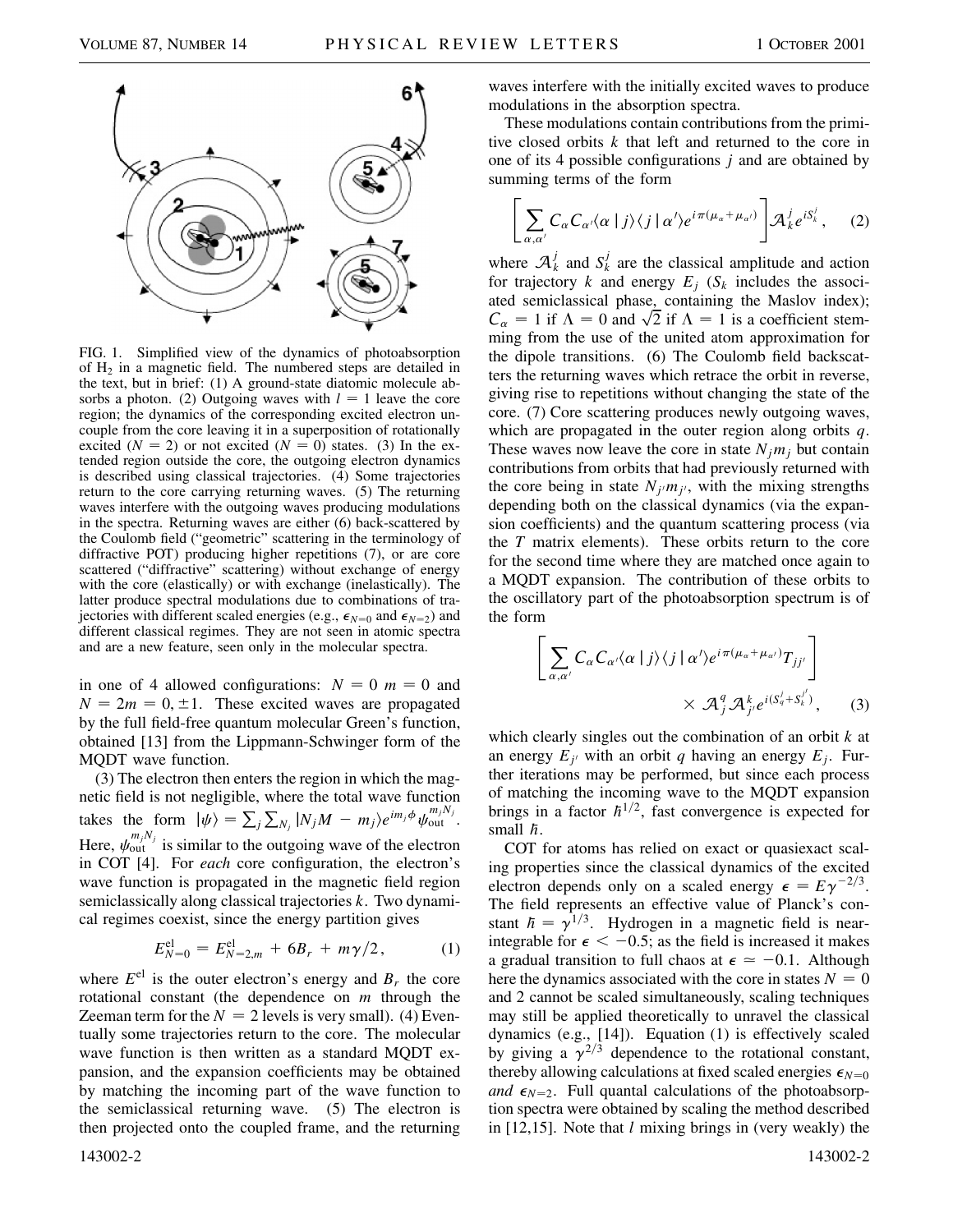effects of  $N = 4, 6...$  states. However their contribution is very small and although we include these in our quantal calculations, the physics remains in effect dominated by the  $N = 0, 2$  series of quantum states. The  $H_2$  molecule and its isotopes  $D_2$  and  $T_2$  have similar quantum defects. We present the results for  $T_2$  below since its  $B_r$  yields the smallest values of  $\hbar$  in both channels ( $\hbar \sim 1/90$  and  $\sim$ 1/40 for *N* = 0 and *N* = 2, respectively).

The Fourier transforms of the spectra are shown in Fig. 2 for  $M = 0$  at a scaled energy  $\epsilon_{N=0} = -0.3$ , corresponding to  $\epsilon_{N=2} = -2.45$ , over a range  $\gamma^{-1/3} = 60 - 120$ . Over this range,  $B_r$  varies from about twice to half its physical value. Each peak is associated with a closed orbit, either a "geometric" orbit *k* (i.e., one of the well-known [16] closed orbits of the diamagnetic hydrogen atom problem) appearing at scaled action  $S_k$  or a "diffractive" combination of at least two orbits *k* and *q* at actions  $\widetilde{S}_k + \widetilde{S}_q$ . When  $\mu_{\Sigma} = \mu_{\Pi}$ , the terms between brackets in Eqs. (2)



FIG. 2. Fourier transformed photoabsorption spectra for a set of diatomic molecules characterized by quantum defects  $\mu_{\Sigma}$ ,  $\mu_{\Pi}$ . The figure shows the contribution from different types (geometric, elastic/inelastic diffractive) of closed orbits (COs) depends strongly on  $\mu_{\Sigma}, \mu_{\Pi}$ . (a) upper graph:  $\mu_{\Sigma}, \mu_{\Pi} = 0, 0$ . No core scattering; peaks correspond to  $N = 0$ . COs correspond to those of a hydrogen *atom* at  $\epsilon = -0.3$ , (classical phase space is mostly chaotic). Lower graph:  $\mu_{\Sigma}, \mu_{\Pi} = 0.5, -0.5$ . Peaks are dominated by COs of  $\overline{N} = 2$  states (classical orbits in near-integrable regime,  $\epsilon = -2.45$ ) and elastic scattering combining these. (b)  $\mu_{\Sigma}, \mu_{\Pi} = 0.5, 0.5$ . New peaks appear corresponding only to *elastic* diffractive trajectories, within the  $N = 0$  series. (c)  $\mu_{\Sigma}, \mu_{\Pi}$  corresponds to H<sub>2</sub> molecule. Trajectories of both  $N = 0$  and  $N = 2$  states are present. The new peaks shown are due to *inelastic* diffractive trajectories combining  $N = 0$  and  $N = 2$  segments, i.e., while traversing the orbit, the electron exchanges energy with the core. (b) and (c) show comparisons between quantum (qm) and semiclassical (sc) calculations.

and (3) vanish for  $N_j = 2$  and  $m_j = 0, \pm 1$  (for any *j'*), hence only peaks associated with the  $(\epsilon_{N=0})$  closed orbits are expected. For zero quantum defects [Fig. 2(a)] there is no core scattering (the *T* matrix vanishes) and only geometric orbits are visible. The lower graph shows  $\mu_{\Sigma} = 0.5$ ,  $\mu_{\Pi} = -0.5$ . For this case Eqs. (2) and (3) predict, as a generic feature, the geometric and elasticscattered peaks corresponding to  $\epsilon_{N=0}$  to be very weak relative to the ones associated with the  $\epsilon_{N=2}$  closed orbits. Moreover, the term given in Eq. (3) vanishes if  $N_i = 0$  and  $N_{i'} = 2, m_{i'} = 0, \pm 1$ , totally suppressing *inelastic* scattering. Indeed, the regularly spaced peaks in Fig. 2(a) (lower graph) are associated with the closed orbits of the near integrable  $\epsilon_{N=2}$  case (the orbits perpendicular and parallel to the field for  $\epsilon_{N=2} = -2.45$  have quasidegenerate actions) and their repetitions. For  $\mu_{\Sigma} = \mu_{\Pi} = 0.5$ [Fig. 2(b)], *elastic* core scattering between  $\epsilon_{N=0}$  orbits produces new peaks corresponding to combination orbits. The semiclassical calculations will be detailed in [17] but the figure shows that Eqs. (2) and (3) give good agreement with quantal results.

In sum, Figs. 2(a) and 2(b) display simple features characterizing systems in which only *elastic* core-scattering orbits, in additional to geometric COs, contribute to the photoabsorption spectrum. In contrast, Fig. 2(c) shows far more peaks. These arise from *inelastic* scattering between the core and the outer electron and appear at a scaled action corresponding to the sum of an  $\epsilon_{N=2}$  orbit (or its repetitions) and an  $\epsilon_{N=0}$  orbit. The shortest of these combination orbits occurs at  $\widetilde{S} = 1.71$  and combines the  $V_1^1$ "balloon orbit" [5] at  $\epsilon = -0.3$  [peak "1" in Fig. 2(a) top] with the primitive orbit "*i*" at  $\epsilon = -2.45$  [the first peak in Fig. 2(a), lower graph]. Note that two or more peaks having the same action but arising from different combinations will interfere constructively or destructively depending on the relative phases which contain both quantum scattering and classical orbit terms. However generic, peakindependent features are governed solely by the quantum defects. For example, when  $\mu_{\Sigma} = 0.5$ ,  $\mu_{\Pi} = 0$ , the term between brackets in Eq. (3) is almost negligible when  $N_i = N_{i'} = 0$ , thereby effectively suppressing elastic scattering. For  $\mu_{\Sigma} = 0.22$ ,  $\mu_{\Pi} = -0.06$  [Fig. 2(c)], the quantum amplitudes linking the different channels have comparable magnitudes, and both elastic as well as inelastic contributions are present.

We stress that the classical dynamics underlying Figs.  $2(a) - 2(c)$  is identical, and the very different plots confirm the importance of the type of core scattering in the recurrence spectra. For example, the CO molecule has equal quantum defects and its recurrence spectra should be similar to Fig. 2(b) (elastic scattering only). Figure 2(c), on the other hand, corresponds to  $H_2$  which has the well-known quantum defects  $\mu_{\Sigma} = 0.22$ ,  $\mu_{\Pi} = -0.06$ at equilibrium internuclear distance.

We have also calculated the NNS distributions for different values of the quantum defects at  $\epsilon_{N=0} = -0.5$ . The results are given in Fig. 3. The distribution for